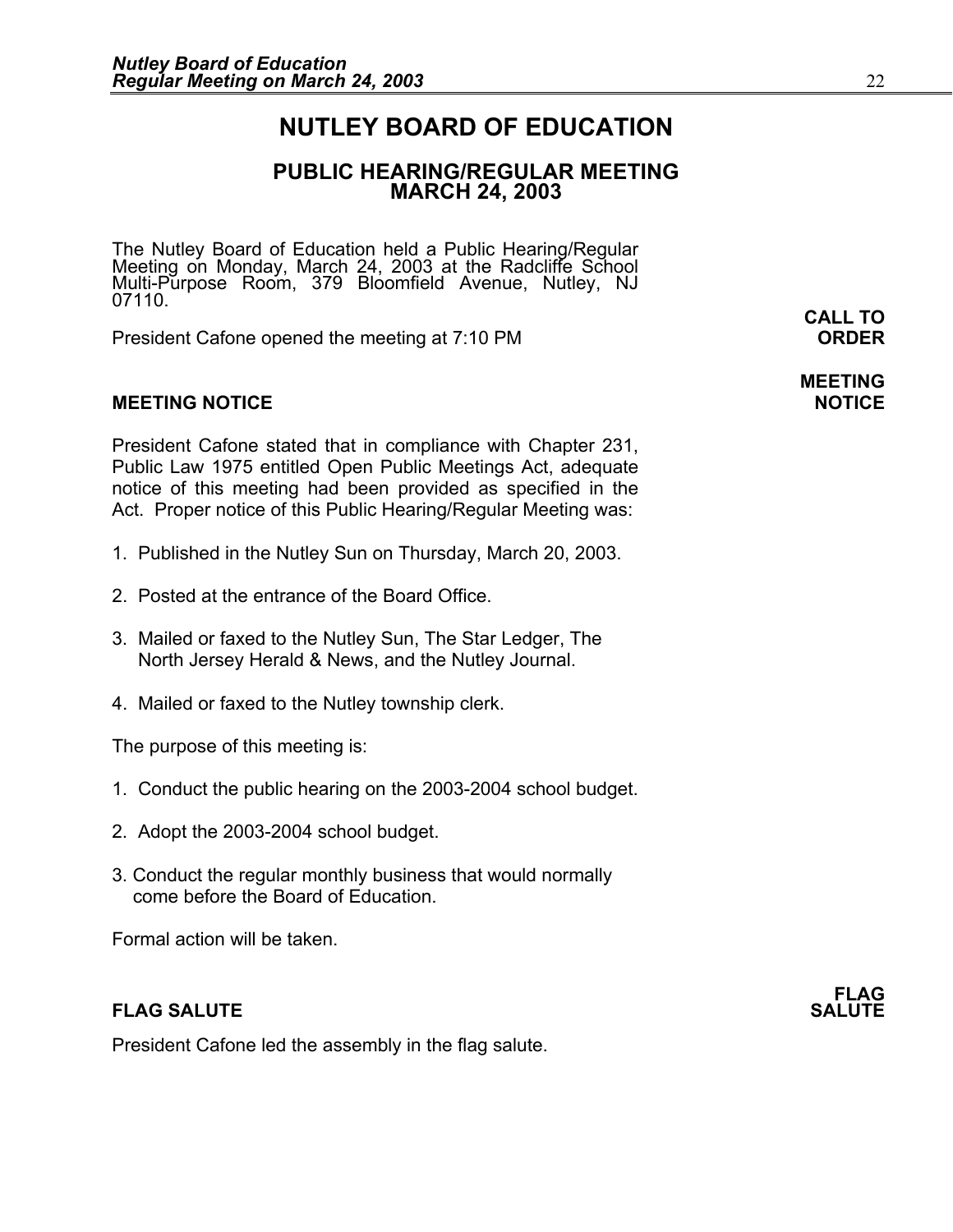#### **ROLL CALL**

| Present:      | Mrs. Maria Alamo<br>Dr. Philip T. Casale<br>Mr. Gerard Del Tufo<br>Mr. Alan Genitempo<br>Mr. Sal Olivo<br>Dr. Gerard M. Parisi<br>Mr. Joseph C. Pelaia<br>Mr. Alfred R. Restaino, Jr.<br>Mr. John Cafone |
|---------------|----------------------------------------------------------------------------------------------------------------------------------------------------------------------------------------------------------|
| Also Present: | Mr. James Mallen, Business Administrator/Board Secretary<br>Dr. James Vivinetto, Assistant Superintendent<br>Mr. Jonathan Orr, Student Representative, NHS                                               |

Absent: Dr. Kathleen C. Serafino, Superintendent of Schools

Mr. Frank Pomaco, Board Attorney

#### **PUBLIC PUBLIC PUBLIC HEARING ON BUDGET HEARING**

President Cafone spoke at length about the budget and read a prepared statement entitled A LETTER TO THE PEOPLE OF NUTLEY published in the Nutley School District Budget 2003-2004 book. He then introduced Board Secretary James Mallen who gave a public hearing on the budget.

Mr. Mallen gave a power point presentation and spoke in detail about the budget.

### **HEARING OF CITIZENS (Budget Only)**

Resident Frank Borgo asked questions about the health benefits and whether the employees pay a portion of their health benefits.

Resident Jack Magnifico asked about the Capital Improvement Plan and also expressed dismay and disgust that the young people today do not know enough about past history. He felt there should be current events incorporated into the history program.

Cyndi DeBonis, teacher at Franklin Middle School, refuted the previous speaker's allegations that today's students aren't taught enough about the history of our country. She stated that she integrates her English program with teaching about WWII, Korean, Vietnam and Persian Gulf Wars.

Jonathan Orr, Student Representative, stated that for the past three weeks his social studies class has been discussing the Bush Administration and the war in Iraq.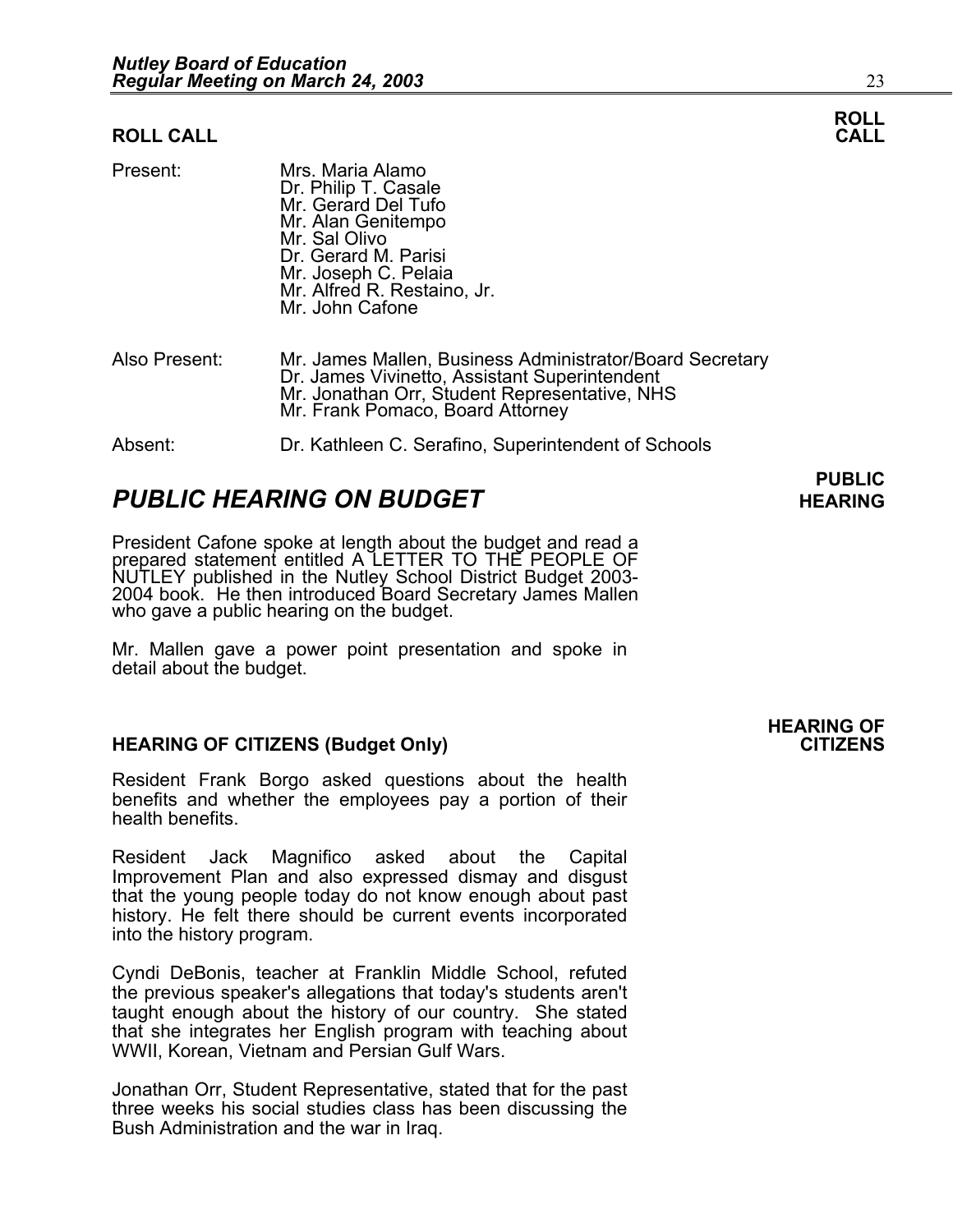Resident Joseph Beckmeyer raised several questions regarding the proposed budget.

President Cafone and Mr. Mallen responded where appropriate.

#### **ADOPTION OF 2003-2004 BUDGET 2003-2004**

Vice President Alamo moved and Trustee Casale seconded the following resolution that was unanimously approved by the<br>Board:

WHEREAS, the Board of Education of the Township of Nutley adopted a tentative budget for the 2003-2004 school year on March 3, 2003, and

WHEREAS, said tentative budget was properly advertised on March 20, 2003, and

WHEREAS, the Public Hearing on the budget was conducted on March 24, 2003,

NOW, THEREFORE, BE IT RESOLVED that the Board of Education hereby adopts the official budget for the 2003-2004 school year in the following amounts:

| <b>General Fund</b><br>Special Revenue Fund<br>Debt Service | \$41,386,240<br>777,128<br>141,818 |
|-------------------------------------------------------------|------------------------------------|
| <b>Total Budget</b>                                         | \$42,305,186                       |

of which the following amount shall be raised by local tax levy:

General Fund \$35,085,691

and,

BE IT FURTHER RESOLVED that the Secretary be authorized to place on the ballot at the Annual School Election to be held on April 15, 2003 the proposal to approve the General Fund tax levy portion of the 2003-2004 school budget. The complete<br>budget for 2003-2004 is attached as APPENDIX F.

#### **SPECIAL ORDER OF BUSINESS SPECIAL ORDER**

Dr. Vivinetto introduced the Radcliffe Student Council who gave a presentation honoring Dr. Seuss under the direction of Ms. Gambaro and Mrs. Napoli.

**OF BUSINESS**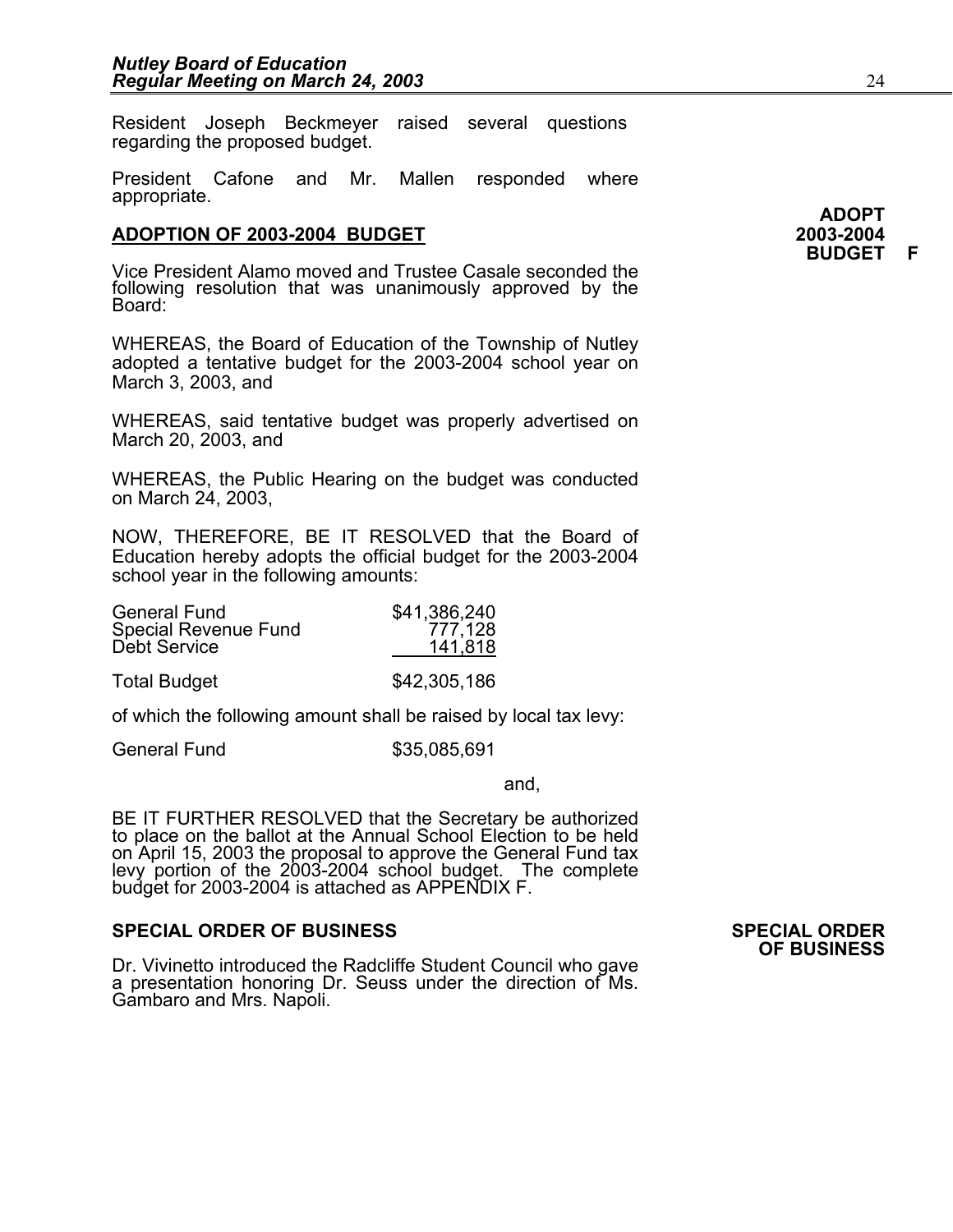#### **RECESS MEETING RECESS**

At 8:20 p.m. upon the suggestion of President Cafone, Trustee Parisi moved, Trustee Genitempo seconded, and the Board unanimously approved by voice vote a motion to recess.

#### **RECONVENE MEETING RECONVENE**

At 8:30 p.m. Trustee Del Tufo moved, Trustee Parisi seconded and the Board unanimously approved by voice vote a motion to reconvene the open public meeting.

Trustee Pelaia was absent when the meeting reconvened.

#### **APPROVAL OF MINUTES APPROVE**

**MINUTES** BE IT RESOLVED that the Board of Education approves the minutes of the Regular, Conference and Closed Executive Session meetings of February 24, 2003, the Special and Closed Executive Session meetings of March 3, 2003 and the<br>Special, Conference and Closed Executive Session meetings<br>of March 10 , 2003.

 Trustee Alamo moved, Trustee Genitempo seconded the motion to approve the meeting minutes.

Dr. Parisi recommended amendments to the March 10, 2003 Special Meeting. He stated that there was a typed addition to the minutes of the Special Meeting that was presented by Dr. Casale after the actual meeting.

A discussion ensued between the trustees as to the process of submitting written correspondence and having all the trustees' opinions represented, particularly at the March 10, 2003 Special Meeting.

Board Attorney, Frank Pamaco, said that it is his legal advice to keep reasonably comprehensible minutes and it is not wise for the Board to deviate on a regular basis and provide a verbatim transcription of Board meetings. However, he felt that in this transpired, a verbatim transcription could be a possible solution to memorialize what was actually said.

Trustee Alamo amended the motion to approve the minutes of February 24, 2003 Regular, Conference and Special Meetings, March 3, 2003 Special and Closed Executive Session meetings and March 10, 2003 Conference and Closed Executive Session meetings to exclude approving the minutes of March 10, 2003 Special Meeting until a verbatim transcription can be provided. Trustee Genitempo seconded and the motion as amended was unanimously approved by the Board.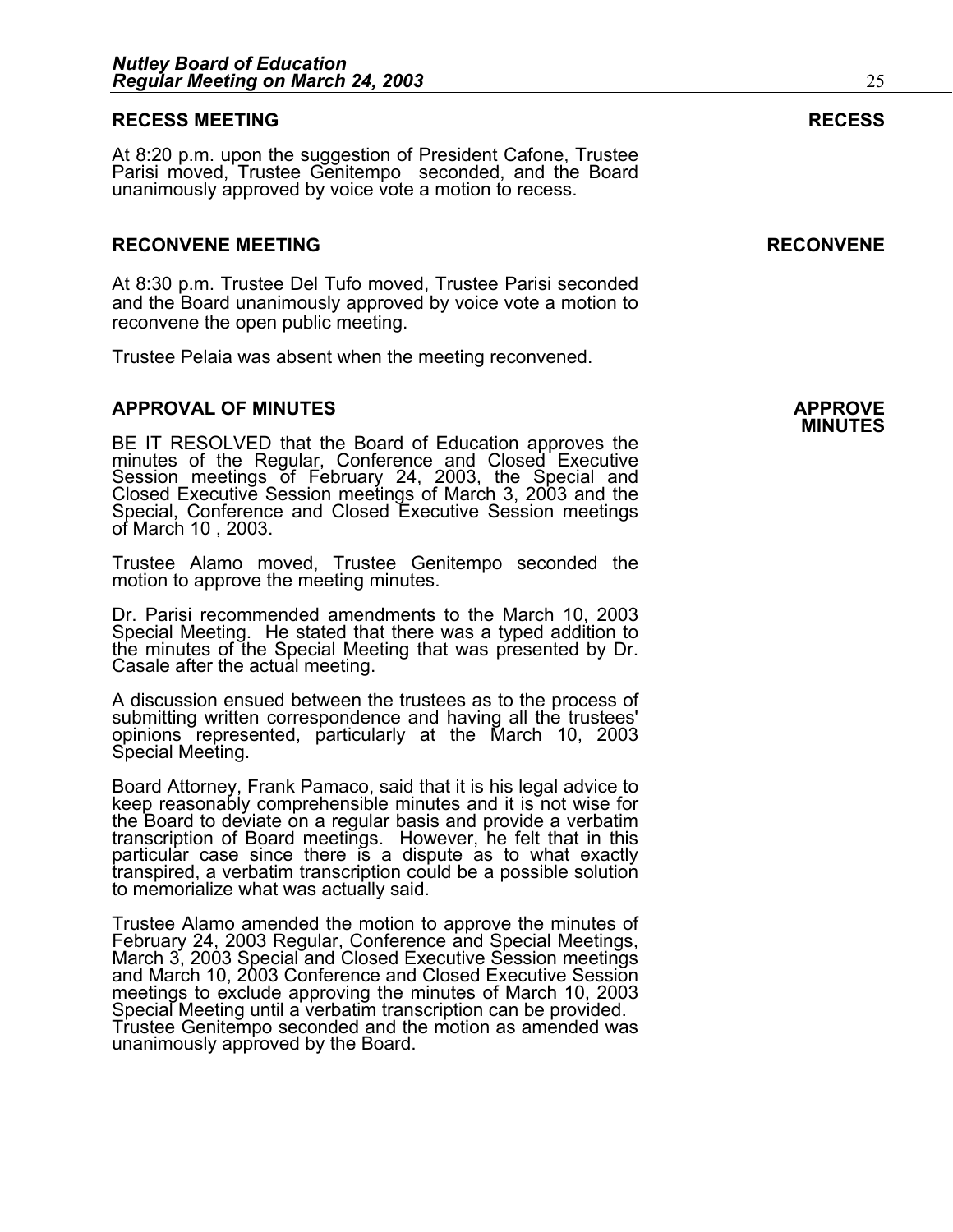#### **CORRESPONDENCE CORRESPONDENCE**

Mr. Mallen presented and read the following correspondence:

A thank-you note from the family of Ethel Corselli, mother of Joyce Marando, for the Board's expression of sympathy on her passing.

A thank-you note from Nicole Errante-David for the Board's expression of sympathy on the passing of her father.

A thank-you note from Ginny Reilly for the Board's expression of sympathy on the passing of her father.

A variance notice regarding property at 276 Chestnut Street being 200 feet within school property.

### **SUPERINTENDENT'S REPORT A CONSUMING SUPT'S REPORT**

Assistant Superintendent Dr. Vivinetto presented the Superintendent's Report dated March 24, 2003, Schedule A, which is appended to the minutes of this meeting.

Dr. Vivinetto also provided a summary of the plan by the emergency management office.

#### **BOARD SECRETARY'S REPORT**

Board Secretary Mallen presented the Board Secretary's Report dated March 24, 2003 as listed on the agenda.

Mr. Mallen addressed and provided answers to the questions that Resident Beckmeyer asked at the February 24, 2003 meeting regarding reimbursement to the Superintendent of Schools and the location of equipment from the high school auto shop.

#### **HEARING OF CITIZENS (Resolutions Only) THEARING OF STATE AND REARING OF STATE AND REARING OF**

Resident Joseph Beckmeyer asked about three payments on the bill list and Mr. Mallen said he would get back to him with answers.

#### **SUPERINTENDENT'S RESOLUTIONS SUPT'S**

Trustee Genitempo moved and Trustee Casale seconded a motion that the Board approve the Superintendent's Resolutions numbers 1 through 10 as listed below.

The following ten resolutions were approved by roll call vote as follows: Ayes 8, Noes 0 with Trustee Olivo abstaining on Resolution 7 – Extra Compensation.

**BOARD SECRETARY'S** 

**CITIZENS** 

# **RESOLUTIONS**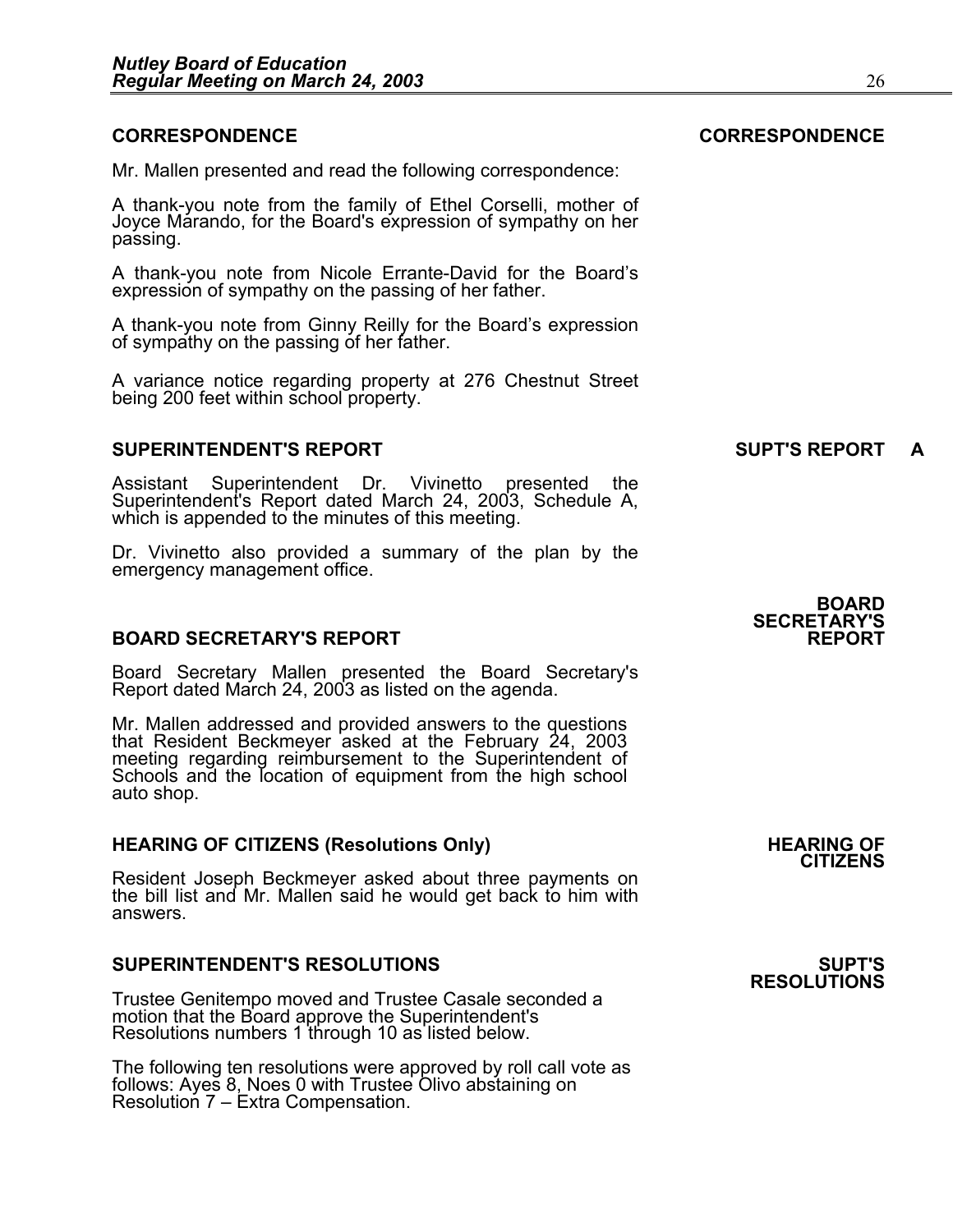## **RETIREMENT** 1. **RETIREMENT – Teacher TEACHER**

BE IT RESOLVED, that the Board of Education approves the acceptance of the retirement of Mrs. Catherine Kinney, middle school teacher, effective July 1, 2003.

### 2. **RESIGNATION – Science Coordinator**

BE IT RESOLVED that the Board of Education approves the acceptance of the resignation of Mr. Lawrence Jinks, Science Coordinator, effective July 1, 2003.

#### **3. RESIGNATION - Athletics**

BE IT RESOLVED THAT THE Board of Education approves the acceptance of the resignation of Miss Theresa Hrubash as head girls basketball coach.

#### 4. **APPOINTMENT – Volunteer Coach**

BE IT RESOLVED that the Board of Education approves the appointment of Miss Kimberly Higgins for the position of Volunteer Softball Coach for the 2002-03 school year.

#### **5. APPOINTMENTS – Teacher Substitutes**

BE IT RESOLVED that the Board of Education approves the appointments of the teacher substitutes listed on the attached Schedule B dated March 24, 2003 for the 2002-03 school year.

#### 6. **APPOINTMENT- Substitutes**

BE IT RESOLVED that the Board of Education approves the following substitutes for the 2002-03 school year:

### **Secretary/School Aide** Marisa Cucuzza

**Secretary**

Christine Pearce

#### **School Aide**

Jeanne Haczyk<br>Donna Miller Chiara Russoniello

#### **Custodial**

 Sharon Colon Joseph Pinto

# **RESIGNATION**

## **RESIGNATION**

**APPOINT COACH** 

> **APPOINT SUBS B**

**APPOINT**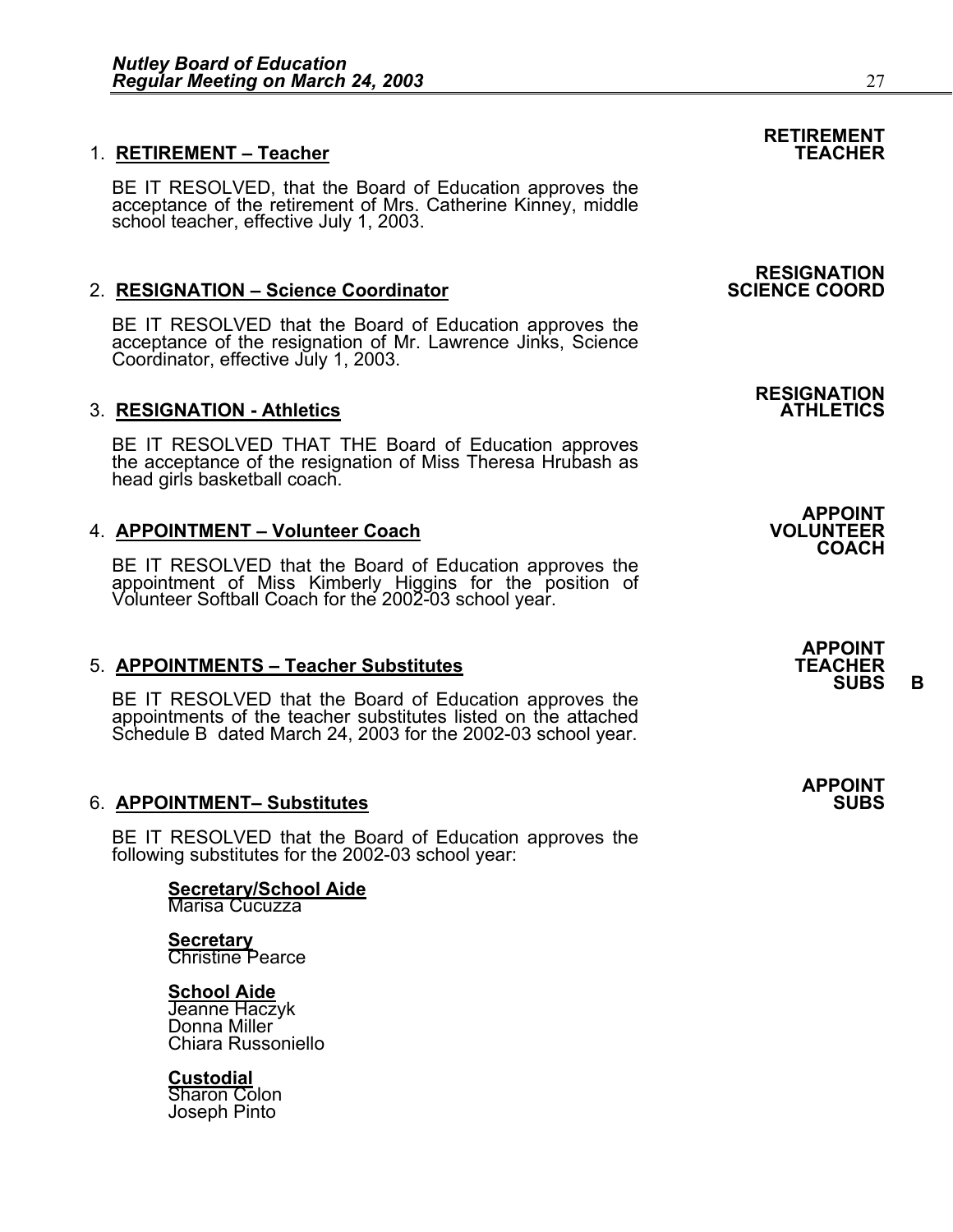### **7. EXTRA COMPENSATION**

BE IT RESOLVED that the Board of Education approves the following personnel be paid extra compensation in the amounts indicated for services rendered:

#### **ART CURRICULUM REVIEW K-8 March 1, 2003**

| Robyn Burns          | \$138.56 |
|----------------------|----------|
| Hillary Hill Trovato | 138.56   |
| Anne Laudadio        | 138.56   |
| Mary Pagana          | 180.16   |

#### **LANGUAGE ARTS LITERACY READING COACHES Grades 1 and 2 – March 1, 2003**

| Rita Alfaro<br><b>Kerry Bowes</b><br>Dana Capaccio<br>Amelia Cerisano<br>Kellie Cerniglia<br>Dolores Contreras<br>Michelle Cristantiello<br>Theresa DeLitta<br>Antoinette Frannicola<br>Patricia Griffin<br>Cynthia Healy<br>Gail Kahn<br>Susan LaReau<br>Paula Lee<br>Joan Lightfoot<br>Laura-anne Mac Millan<br><b>Heather Monterosa</b><br>Linda Moscaritola<br>Lynn Mosior<br>Eileen O'Mara<br>Mary Pontrella<br>Gail Reilly<br>Bernadette Santoriello<br>Lynn Sorrentino | \$138.56<br>138.56<br>138.56<br>138.56<br>138.56<br>138.56<br>138.56<br>138.56<br>138.56<br>138.56<br>193.60<br>138.56<br>138.56<br>138.56<br>138.56<br>138.56<br>138.56<br>138.56<br>138.56<br>138.56<br>138.56<br>138.56<br>138.56 | 277.12 (2 meetings 2/1, 3/1) |
|-------------------------------------------------------------------------------------------------------------------------------------------------------------------------------------------------------------------------------------------------------------------------------------------------------------------------------------------------------------------------------------------------------------------------------------------------------------------------------|--------------------------------------------------------------------------------------------------------------------------------------------------------------------------------------------------------------------------------------|------------------------------|
| Carol Von Achen<br>Jenifer Wilson                                                                                                                                                                                                                                                                                                                                                                                                                                             | 138.56<br>138.56                                                                                                                                                                                                                     |                              |
|                                                                                                                                                                                                                                                                                                                                                                                                                                                                               |                                                                                                                                                                                                                                      |                              |

#### **MUSIC CURRICULUM – K-12 – March 1, 2003**

| Carol Bender      | \$138.56 |
|-------------------|----------|
| Annemarie Carollo | 138.56   |
| Peter D'Angelo    | 138.56   |
| Dennis McPartland | 138.56   |
| Julianne Philp    | 138.56   |
| John Vitkovsky    | 193.60   |
| Jarrett Zellea    | 138.56   |

## **EXTRA**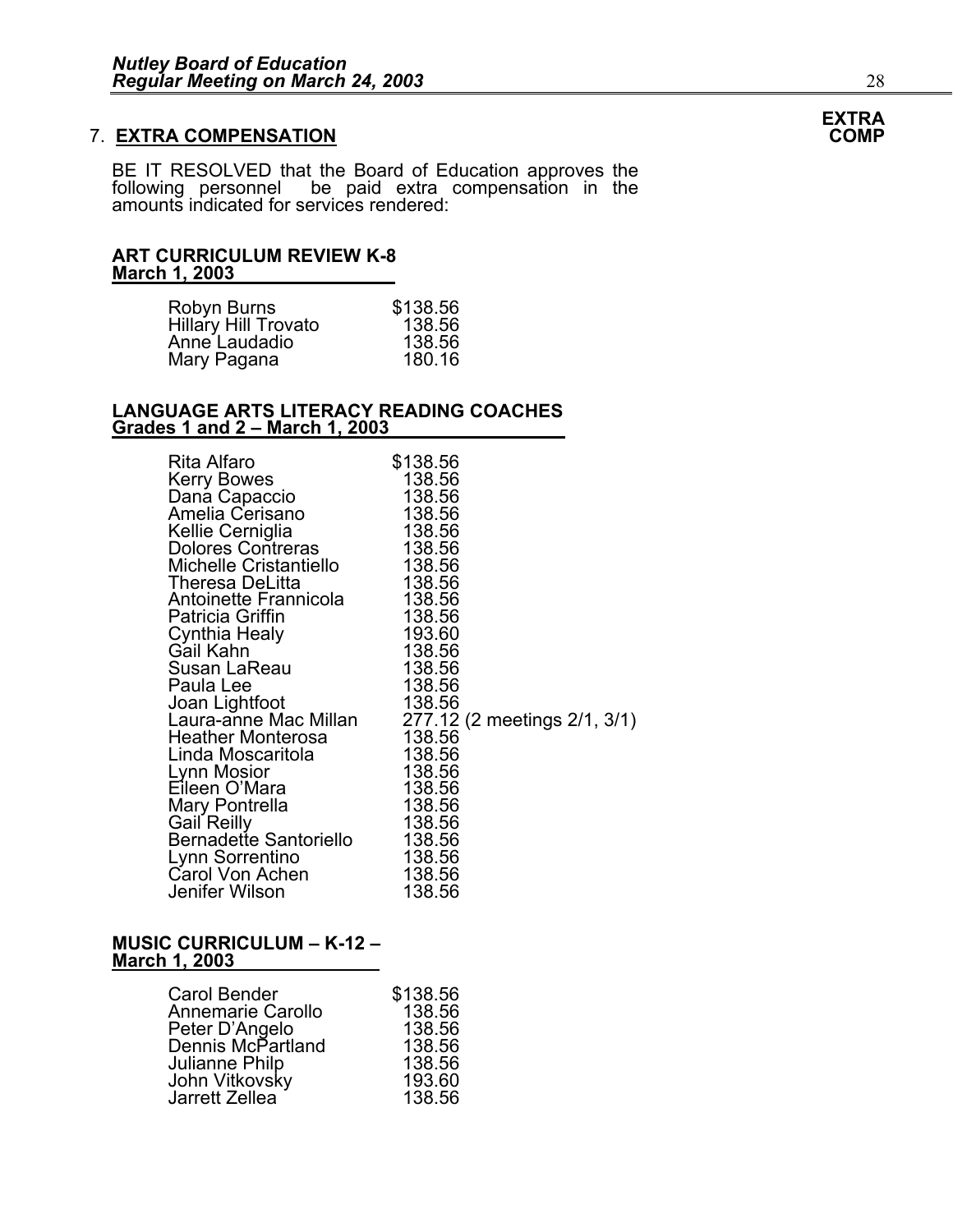#### **HEALTH DYNAMICS CLASSES – Month of February, 2003**

Rose Cioffi **\$250.00** 

#### **P.A.T. COMMITTEE MEETING March 12, 2003**

| Suzanne Hagert    | \$51.96 |
|-------------------|---------|
| Jacqueline Meloni | 51.96   |
| Claire Menza      | 51.96   |
| Rebecca Olivo     | 51.96   |
| Niki Vlasakakis   | 51.96   |

#### **PAYMENT FOR ZERO PERIOD BASIC SKILLS CLASSES – Month of February, 2003**

| Leann Martin   | \$320.00 |
|----------------|----------|
| David Sorensen | 280.00   |

**PAYMENT FOR CONDUCTING "The Writer's Workshop" – January 15, 22, 29 and February 5, 12, 2003**

Rebecca Olivo \$675.60

#### **PAYMENT FOR MATHCOUNTS COMPETITION – NJIT – February 8, 2003**

| Nancy Foglio        | \$207.84 |
|---------------------|----------|
| Bethany Anne Raiser | 207.84   |

#### **CENTRAL DETENTION COVERAGE – February, 2003**

High School

| Jeri Cohn<br>Dana D'Ambola                                              | 93.85<br>168.93                   |
|-------------------------------------------------------------------------|-----------------------------------|
| <b>Franklin School</b>                                                  |                                   |
| Joseph Cappello<br>Louis Manganiello<br>Michael Stoffers<br>LuAnn Zullo | 131.39<br>56.31<br>18.77<br>56.31 |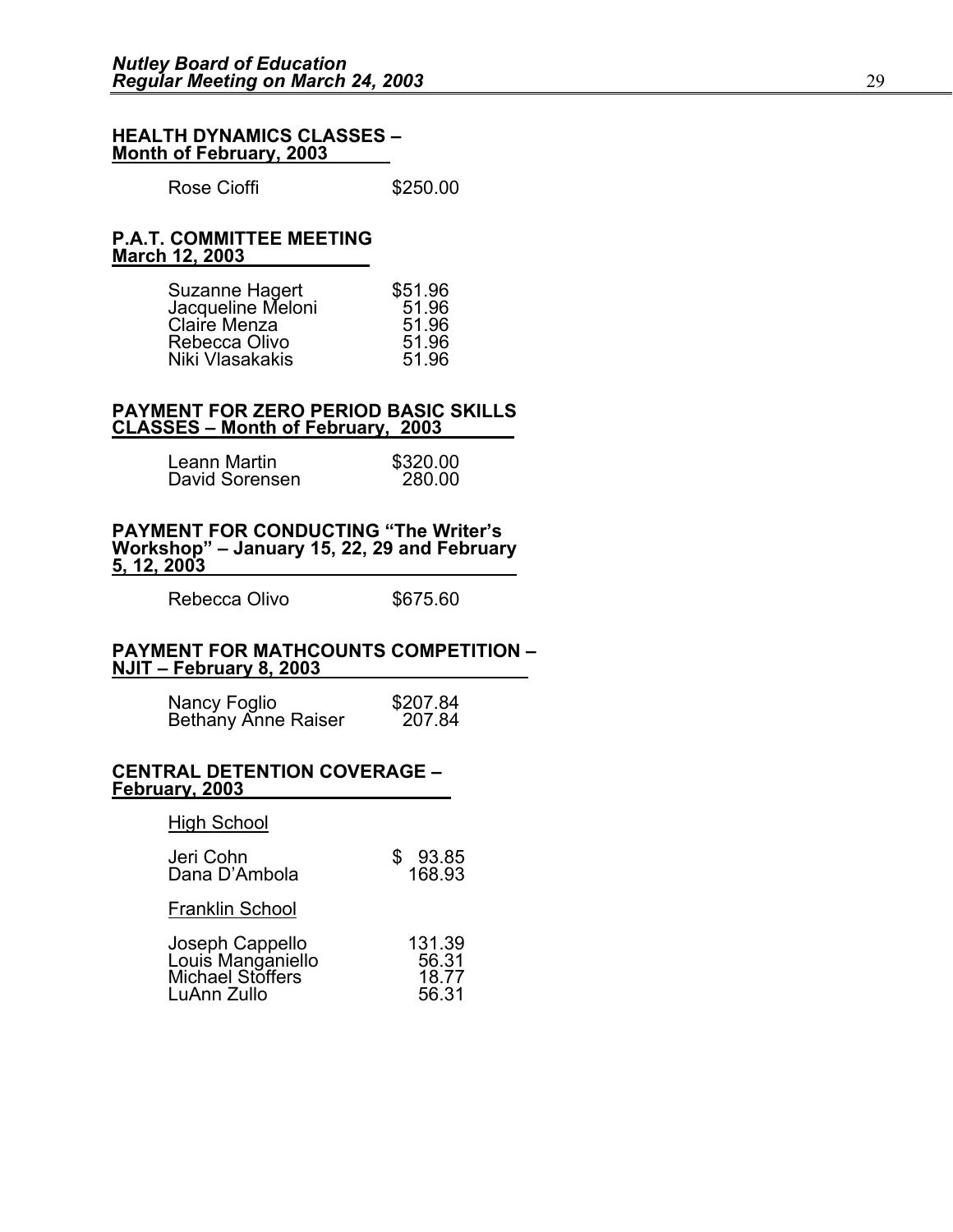#### **SATURDAY MORNING SUSPENSIONS – January, 2003**

#### High School

Anne Marie Kowalski \$156.90

#### **INTRAMURALS**

Donald Sellari \$1,389.49

# 8. SPECIAL CLASS PLACEMENT - Educationally **CLASS** CLASS **Disabled Students**

BE IT RESOLVED that the Board of Education authorizes the attendance of students in out-of-district Special Education classes for the 2002-03 school year as follows:

| School                                                                  | No. of<br><b>Students</b> | Classification | Eff.<br>Date | Tuition             |
|-------------------------------------------------------------------------|---------------------------|----------------|--------------|---------------------|
| Cerebral Palsy of<br>North Jersey<br>Livingston, NJ<br>(Horizon School) |                           | Preschool      |              | 2/24/03 \$17,521.02 |
| <b>Milton School</b><br>Millburn, NJ                                    | $*1$                      | FD             |              | 3/7/03 \$8,311.80   |

\*Note: This is a change of placement for this student

#### 9. **LONGEVITY PAY PAY**

BE IT RESOLVED that the Board of Education authorizes the approval of the following longevity payment:

Deborah Schop - \$1,160 (prorated) - Eff. 3/1/03 (20 yrs.) Lawrence T. Koster - \$450 (prorated) - Eff. 4/1/03 (17 yrs.)

#### 10. **APPOINTMENT – Teacher Substitute**

BE IT RESOLVED that the Board of Education approves the appointment of Mr. Paul Ullrich as mathematics teacher substitute, effective March 25, 2003 for the 2002-03 school year, at the per diem rate of \$70.00, in accordance with the per diem rate established by the Board of Education.

**APPOINT SUB** 

**SPECIAL** 

**LONGEVITY**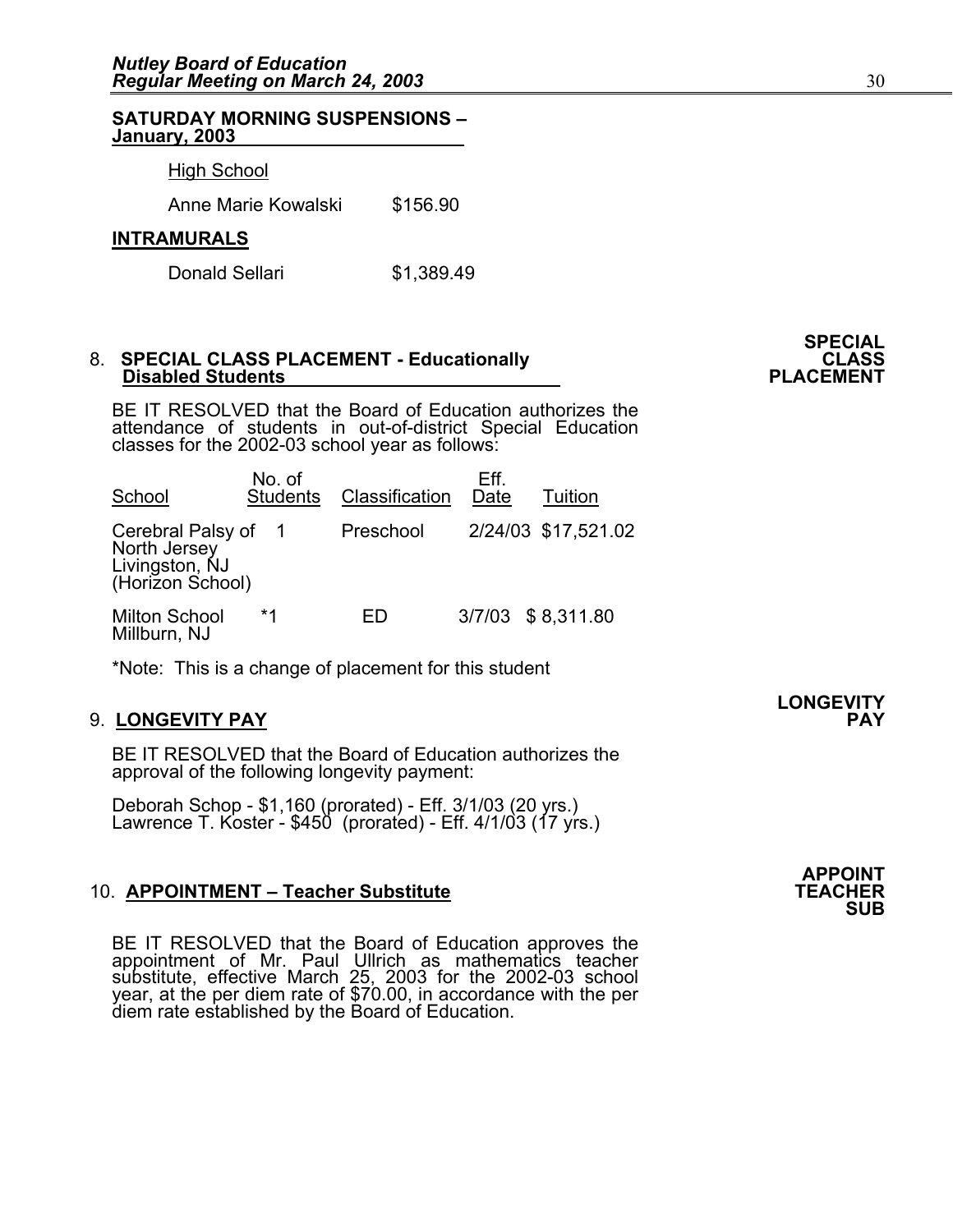### **BOARD SECRETARY'S RESOLUTIONS** SECRETARY'S

Trustee Alamo moved and Trustee Genitempo seconded a motion that the Board approve the Board Secretary's resolutions numbers 1 through 8 as listed below.

The following eight resolutions were approved by roll call vote with Trustee Restaino voting no on Resolution 3 - Bills and Mandatory Payments.

### 1. **SECRETARY & TREASURER'S REPORT**

BE IT RESOLVED that the Board of Education acknowledges and accepts the reports of the Board Secretary (Appendix A) and Treasurer of School Monies (Appendix B) for the period ending February 28, 2003.

### 2. **CERTIFICATION OF MAJOR ACCOUNT FUND STATUS**

BE IT RESOLVED that pursuant to NJAC 6:20-2.13 (e), the Nutley Board of Education certifies that as of February 28, 2003, after review of the Secretary's monthly financial report (Appropriations section) and upon consultat (Appropriations section) and upon consultation with the appropriate district officials, to the best of its knowledge no major account or fund has been over-expended in violation of NJAC 6:20-2.13(b) and that sufficient funds are available to meet the district's financial obligations for the remainder of the fiscal year. (Major accounts are General Fund and Debt Service.)

3. BILLS AND MANDATORY PAYMENTS<br>BE IT RESOLVED that the Board of Education approves the **PAYMENTS** payment of bills and mandatory payments dated March 24, 2003 in the total amount of \$3,945,571.62 (Appendix C).

## 4. **REQUESTS FOR USE OF SCHOOL BUILDINGS AND USE OF BUILDINGS D GROUNDS AND GROUNDS**

BE IT RESOLVED that the Board of Education approves the requests for the use of school buildings and grounds (Appendix D), that conform to the rules and regulations set by the Board of Education.

5. **TRANSFER SCHEDULE**<br>BE IT RESOLVED that the Board of Education approves, in **SCHEDULE**<br>BE IT RESOLVED that the Board of Education approves, in compliance with N.J.A.C. 9:20-2, the transfers in the  $2002-03$ 

### **BOARD RESOLUTIONS**

**SECY. & TREAS. A** 

### **CERTIFICATION FUND STATUS**

**BILLS &**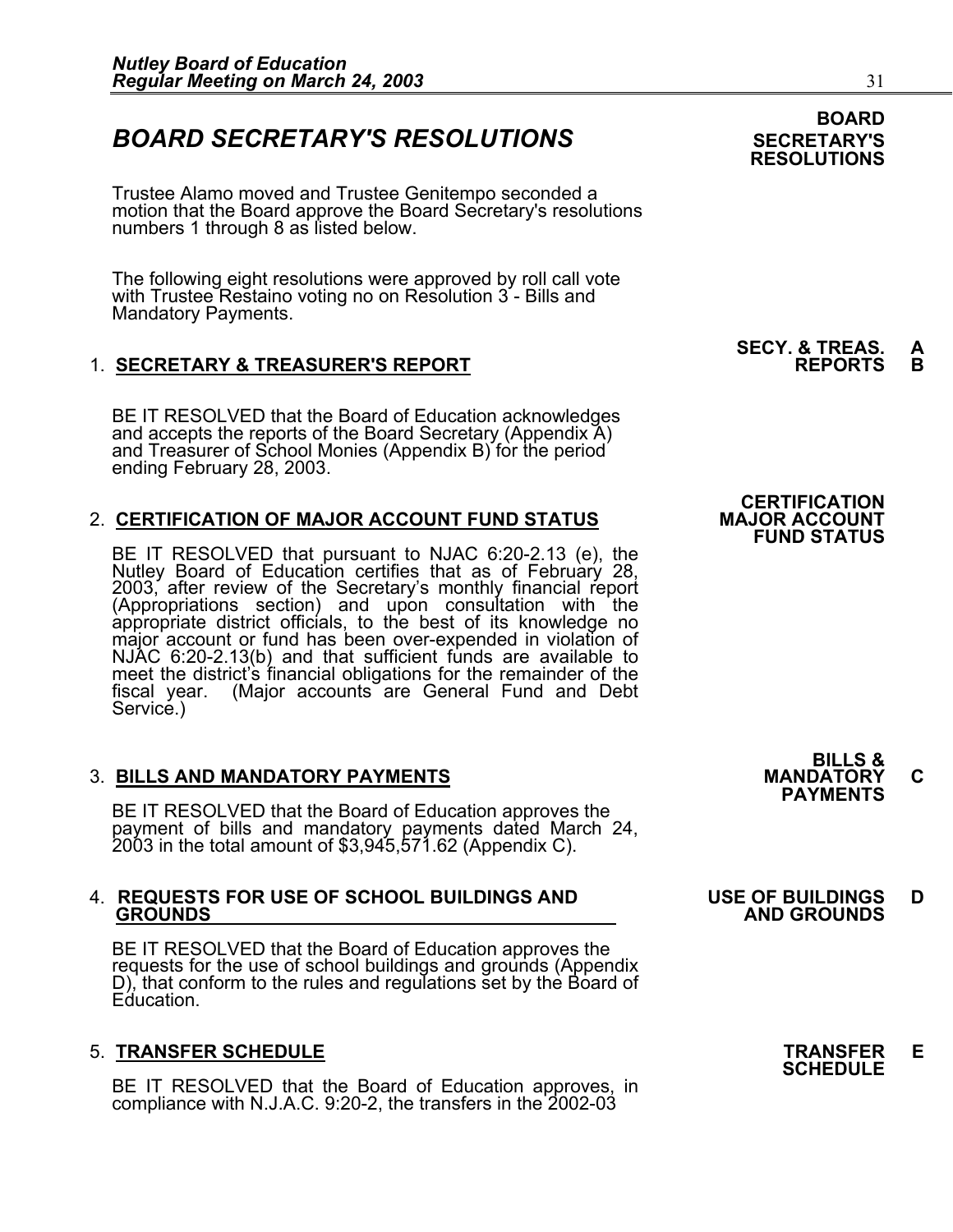budget per Transfer Schedule #8 dated March 24, 2003 in the amount of \$218,200 as appended (Appendix E).

# 6. **ESTABLISH DATE FOR ORGANIZATION MEETING OF MEETING THE BOARD OF EDUCATION**

BE IT RESOLVED that the reorganization meeting of the board of Education be held on Monday, April 28, 2003 at 7:30 PM in the Radcliffe School Multi-Purpose Room.

#### 7. **ACCEPTANCE OF NOTICE OF ADDITIONAL FUNDING FUNDING FOR CHAPTER 193 - FY 2002-03**

BE IT RESOLVED that the Board of Education accepts notice of additional funding for Chapter 193 in the amount of \$393.00 for the 2002-03 school year.

### **8. TRANSPORTATION AGREEMENT**

BE IT RESOLVED, That the Secretary be authorized to enter into transportation agreements with the Hopatcong Borough Board of Education (Sussex County Regional Cooperative) for transportation of Special Education students for the 2003-2004 The agreement will provide coordinated transportation services between the Hopatcong Borough Board of Education and any joining districts.

BE IT FURTHER RESOLVED, That any agreements be presented for ratification at the next succeeding meeting of the Board of Education.

#### **COMMITTEE REPORTS REPORTS**

Trustee Genitempo - Negotiations Committee<br>Trustee Del Tufo - Ad hoc Public Information Committee

#### **HEARING OF CITIZENS CITIZENS**

Resident Joseph Beckmeyer expressed concerns about the lack of substance in the minutes of previous Board meetings. He also commented upon the use of surplus money for tax relief, the payment for costs for crossing guards expenses and the existence of a Board policy regarding cell phone use by district employees.

Resident Chrys Carlo asked where the money was coming from to pay for the cost of videotaping Board meetings.

**ACCEPT NOTICE** 

## TRANS<br>AGREEMENT

## **COMMITTEE**

## **HEARING OF**

## **ORGANIZATION**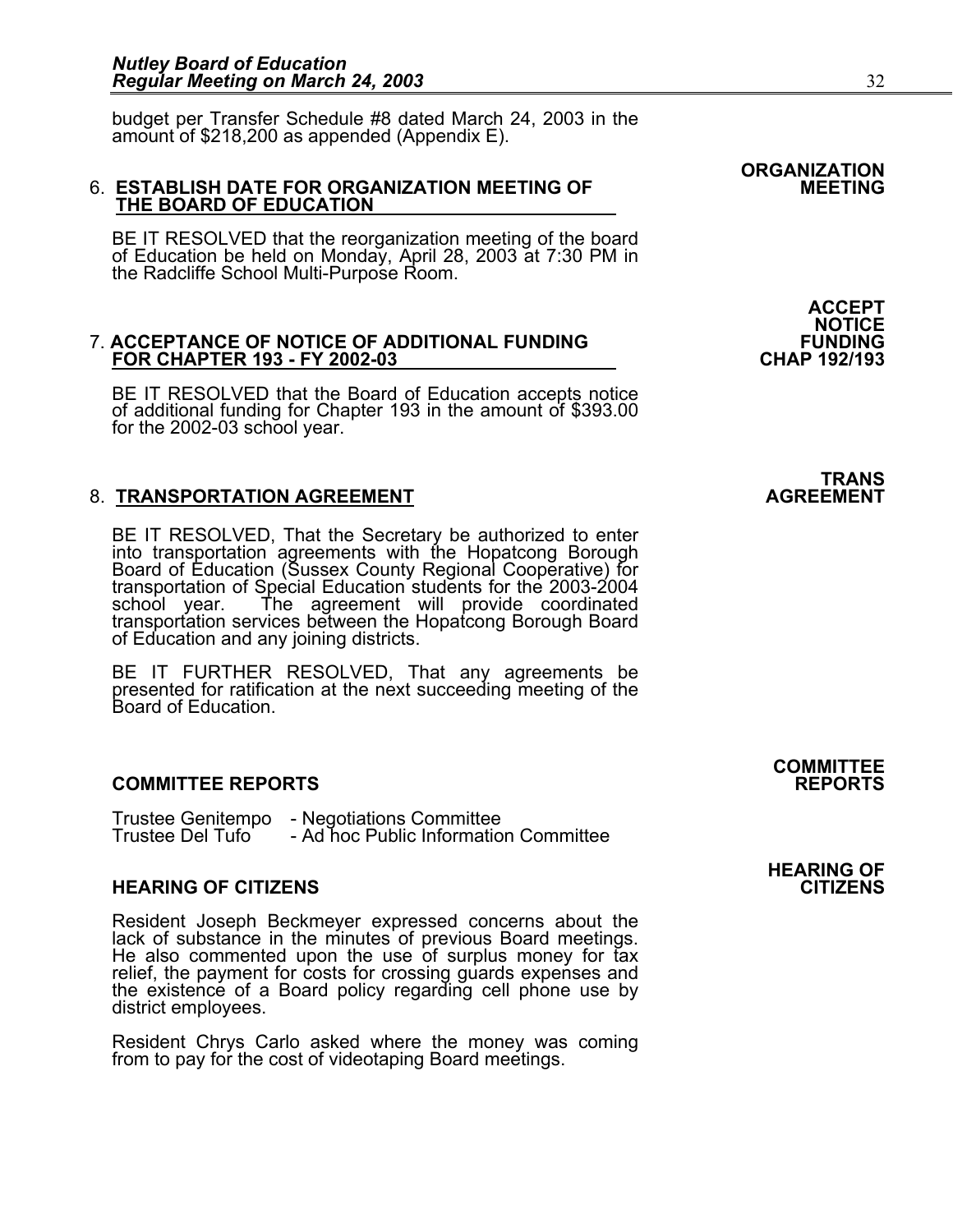President Cafone responded where appropriate. Hearing no further comments, President Cafone closed this portion of the meeting.

#### **OLD BUSINESS OLD BUSINESS**

Trustee Alamo asked President Cafone to send a speaker in her place to speak on the budget on April  $2^{nd}$  for the Lincoln School Musical. She stated she could not attend due to the League of Women's Voters debate.

Trustee Restaino asked there was any renumeration to the Board from the auto shop. He also suggested that the Board set guidelines for a process to allow trustees comments to be included in the minutes.

Trustee Casale offered comments about the videotaping of Special Board Meetings and questioned why every Special Meeting is not videotaped. He also asked if the Board could run its videotapes continuously. President Cafone responded that it is not possible, due to our equipment constraints, to run the videotapes continuously.

Trustee Genitempo again commented on his recommendation that the Board approve an energy audit. Board Attorney Frank Pomaco noted a recent directive from the NJ State Department of Education cautioning public school districts of statutes that preclude districts from entering contracts that exceed five years. He agreed to investigate and advise the Board in this matter.

### **MOTION TO ADJOURN TO EXECUTIVE SESSION**

At 9:30 PM Trustee Del Tufo moved and Trustee Parisi seconded the following resolution:

WHEREAS, the Board of Education will be discussing matters exempt from public discussion pursuant to N.J.S.A. 10:4-12,

NOW, THEREFORE, BE IT RESOLVED that the Board of Education recess to closed executive session at this time in the conference room to discuss legal matters, and

BE IT FURTHER RESOLVED that the results of the discussions will be made public by inclusion on the agenda of a subsequent meeting of the Board of Education or when the reasons for discussing such matters in closed session no longer exist.

The motion was unanimously approved by voice vote.

Reconvened open meeting at 9:46 PM **RECONVENE**<br>**OPEN MEETING** 

#### **NEW BUSINESS NEW BUSINESS**

# **EXECUTIVE**